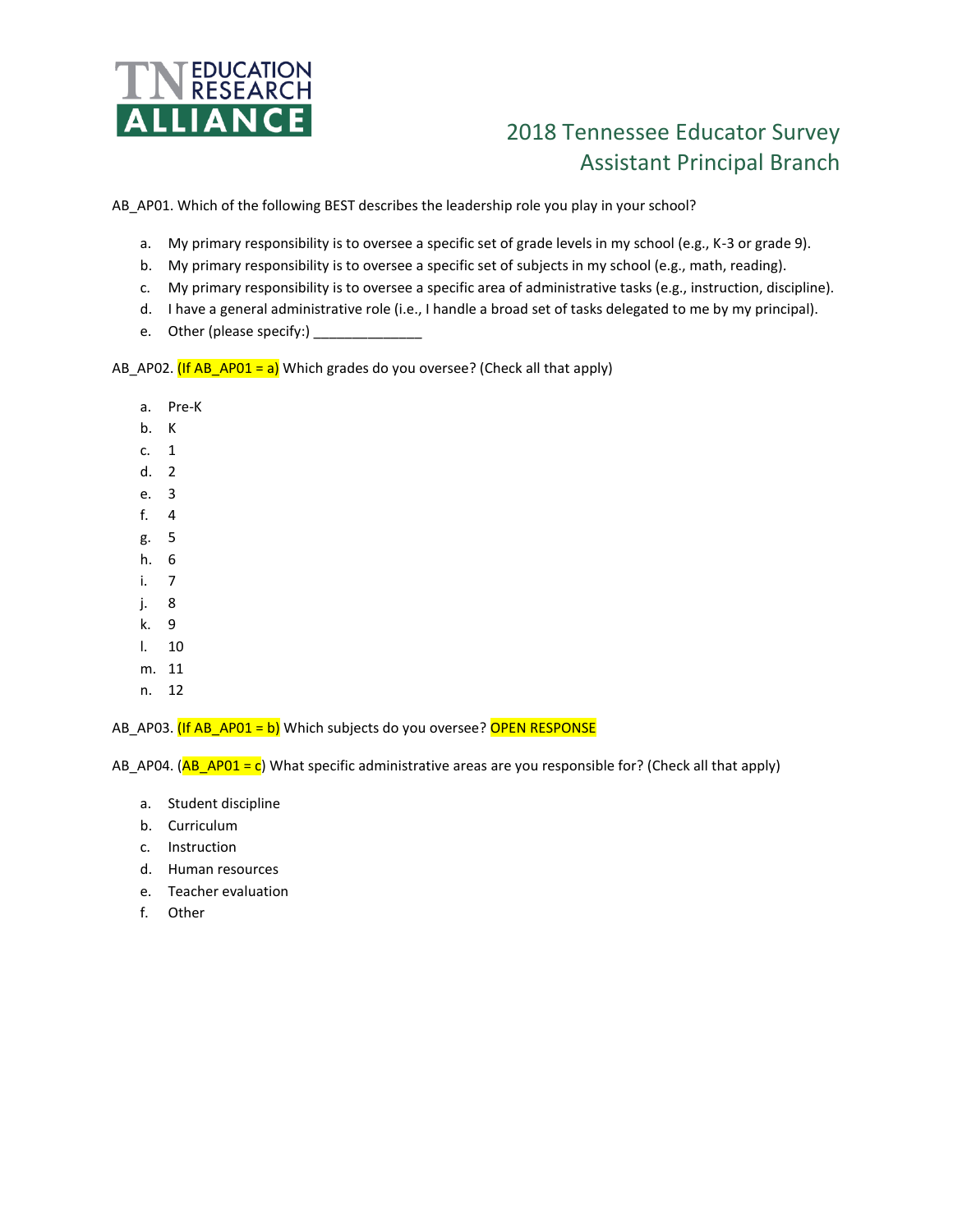## 2018 Educator Survey 2

AB\_AP05. (Carry forward items selected in AB\_AP04) Of the administrative areas you selected, which do you spend the most time on? Intended to select only one, but respondents were not prevented from selecting more than one.

- a. Student discipline
- b. Curriculum
- c. Instruction
- d. Human resources
- e. Teacher evaluation
- f. Other

AB\_AP06. If you selected "Other" in the previous question, please use the space below to briefly describe this responsibility. (Open-Ended)

| AB_AP07. How often do you? |  |
|----------------------------|--|
|----------------------------|--|

|    |                                                                                                                                                               | Never | Less than<br>once a | Once a<br>month | 2-3 times<br>a month | Once a<br>week | $2 - 3$<br>times a | Daily |
|----|---------------------------------------------------------------------------------------------------------------------------------------------------------------|-------|---------------------|-----------------|----------------------|----------------|--------------------|-------|
|    |                                                                                                                                                               |       | month               |                 |                      |                | week               |       |
| a. | Have a formal,<br>scheduled one-on-one<br>meeting with your<br>principal? (Select one<br>option)                                                              | 1     | $\overline{2}$      | 3               | 4                    | 5              | 6                  | 7     |
| b. | Have a formal,<br>scheduled meeting<br>with your principal<br>that includes other<br>members of the<br>school's leadership<br>team? (Selection one<br>option) | 1     | 2                   | 3               | 4                    | 5              | 6                  |       |

AB AP08. On the average school day, how many times would you say you talk to or confer with your principal, either on a scheduled or unscheduled basis?

- a. None
- b. Once or twice
- c. 3-5
- d. 6-10
- e. 11-20
- f. More than 20

AB\_AP09. Has your current principal encouraged you to become a principal in the future?

- a. No 0
- b.  $Yes-1$